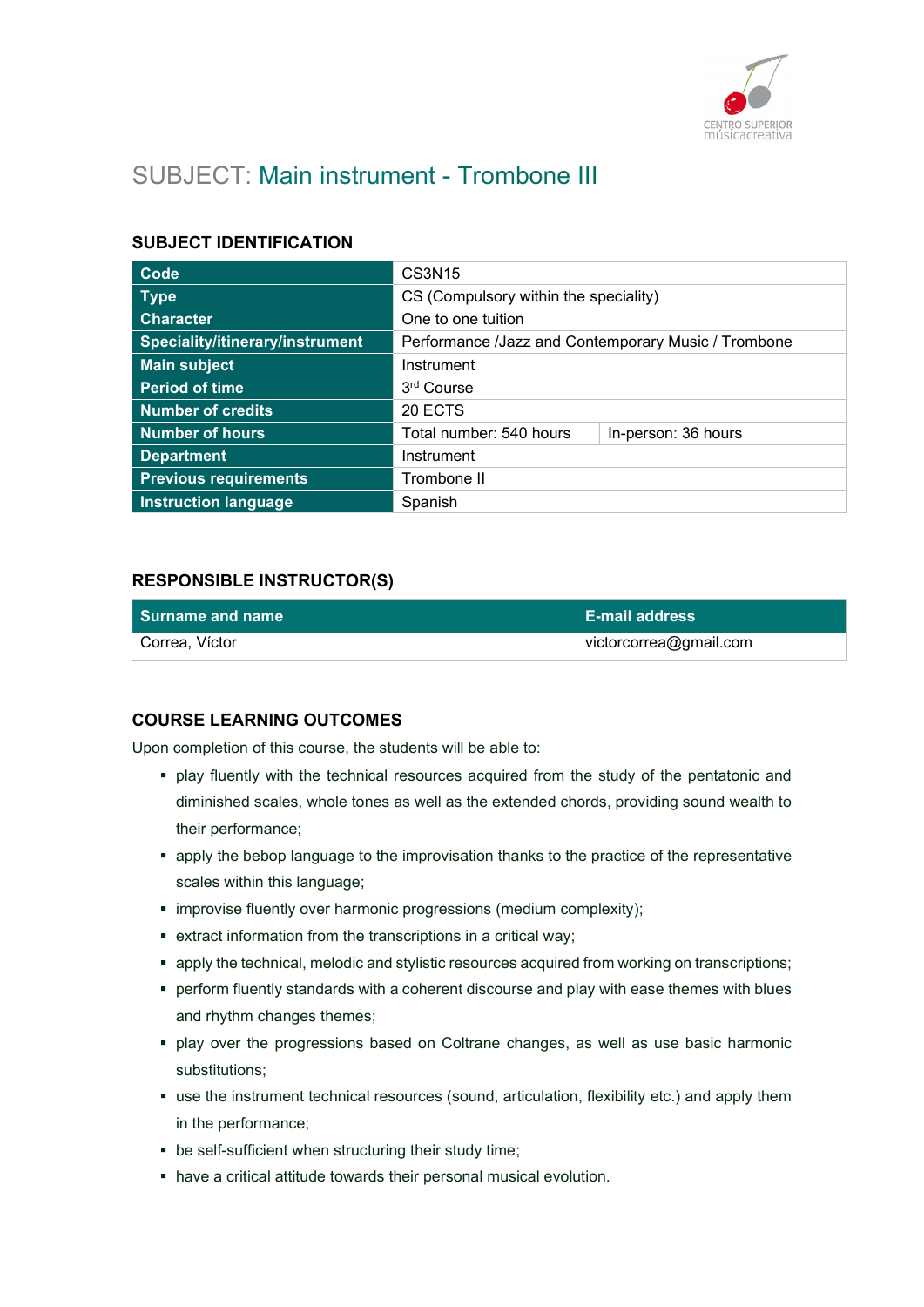

# COURSE CONTENT

| <b>Thematic block</b>                               | <b>Theme/ Repertoire</b>                                                                                                                                                      |
|-----------------------------------------------------|-------------------------------------------------------------------------------------------------------------------------------------------------------------------------------|
| I. Scales                                           | Theme 1. Symmetric diminished half-whole and whole-half, harmonic<br>major, whole tone. All the harmonic and melodic minor modes                                              |
|                                                     | Theme 2. Intervallic exercises in the scales studied during the course                                                                                                        |
| II. Arpeggios                                       | Theme 1. maj7(9), m7(9), m7b5(nat9), <sup>o</sup> 7maj7, 7(9), 7(9)sus4, m6/9,<br>maj7(#9), m7(9), m7b5(nat9), 7(b9), 7(#9), 7(#11), 7(b13), 7(13),<br>7sus4(b9), min(maj7/9) |
|                                                     | Theme 1. Jazz blues, rhythm changes with the most common<br>harmonic substitutions and the appropriate voice conduction                                                       |
| III. Study of arpeggios<br>and guide tones in basic | Theme 2. Coltrane changes (Countdown, Giant Steps, 26-2)                                                                                                                      |
| harmonic progressions                               | Theme 3. Study of standard and/or progressions in other music styles<br>using odd meters                                                                                      |
| IV. Repertoire<br>performance                       | Confirmation, Donna Lee, Groovin' Hig, Algo Bueno, Airegin, Fantasy<br>in D, Bolivia, Dolphin Dance, Giant Steps, 26-2, Pensativa, Lazy Bird                                  |
| V. Improvisation                                    | Application of the technical concepts to the proposed repertoire in a<br>creative way                                                                                         |
|                                                     | Style and improvisation resources analysis over transcriptions for its<br>consequent application                                                                              |
|                                                     | Reading and performance of the proposed standards                                                                                                                             |
| <b>VI. Reading</b>                                  | Diverse repertoire for sight-reading. Arrangements, lead sheets, Big<br>Band                                                                                                  |
|                                                     | Reading and performance of studies of diverse styles                                                                                                                          |
|                                                     | Solo transcriptions:                                                                                                                                                          |
|                                                     | Soon (Curtis Fuller)                                                                                                                                                          |
|                                                     | Have you meet Miss Jones (Bob Brookmeyer)                                                                                                                                     |
|                                                     | Doxy (Frank Rosolino)                                                                                                                                                         |
|                                                     | 24 hour leave (Julien Priester)                                                                                                                                               |
| VII. Ear training applied to<br>the instrument      | Just in time (Carl Fontana)                                                                                                                                                   |
|                                                     | Spop (Andre Hayward)                                                                                                                                                          |
|                                                     | You don't know what love is (Slide Hampton)                                                                                                                                   |
|                                                     | Absolutely knot (Jiggs Whigham)                                                                                                                                               |
|                                                     | Vocal reproduction of melodic lines (tonics, guide tones, simple<br>phrases).                                                                                                 |
|                                                     | Analytic listening of representative albums and repertoire.                                                                                                                   |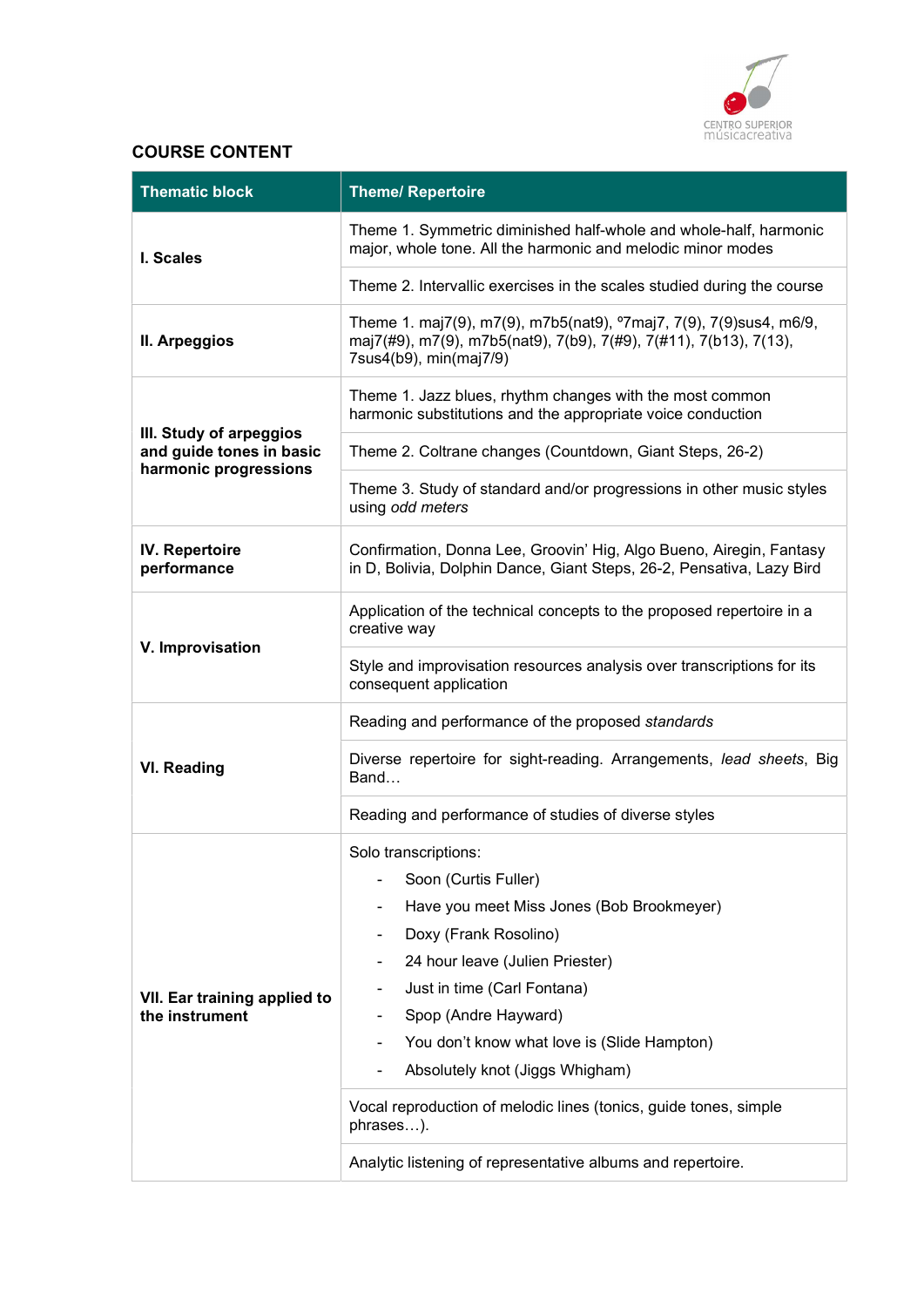

| <b>VIII. Specific technique of</b> | Work on technical aspects of the instrument such as sound,                                                                                                                                 |
|------------------------------------|--------------------------------------------------------------------------------------------------------------------------------------------------------------------------------------------|
| the instrument                     | articulation, flexibility, tuning etc.                                                                                                                                                     |
| IX. Rhythmic                       | Metronome specific work and rhythmic practice applied to the technical<br>exercises and to the repertoire. Performance of the themes and<br>adaptation of standard melodies in odd meters. |

### STUDENT´S STUDY HOURS PLANNING

| <b>Activity type</b>                                           | <b>Total hours</b>   |
|----------------------------------------------------------------|----------------------|
| <b>Theoretic activities</b>                                    | 5 hours              |
| <b>Practice activities</b>                                     | 25 hours             |
| Other mandatory training activities (seminars, workshops etc.) | 4 hours              |
| <b>Test taking</b>                                             | 2 hours              |
| <b>Student self-study hours</b>                                | 484 hours            |
| <b>Practice preparation</b>                                    | 20 hours             |
| <b>Total studying hours</b>                                    | $36+504 = 540$ hours |

# **METHODOLOGY**

| <b>Theoretical activities</b>                                                | Theoretical/conceptual explanations and analysis of different<br>examples coming from all the most relevant music styles.                                                                           |
|------------------------------------------------------------------------------|-----------------------------------------------------------------------------------------------------------------------------------------------------------------------------------------------------|
| <b>Practical activities</b>                                                  | Practical application of what has been studied in class through<br>with<br>transcriptions, collective group intonation, performance<br>instrument, sight-reading, rhythms and melodies composition. |
| <b>Other training mandatory</b><br>activities (workshops,<br>seminars, etc.) | Meet the Artists (MTA) sessions, concerts, rehearsals etc.                                                                                                                                          |

# ASSESSMENT TOOLS

|                               | Participation: The students must actively participate in class, proving<br>interest and/or understanding of the content covered.                                                                                                   |
|-------------------------------|------------------------------------------------------------------------------------------------------------------------------------------------------------------------------------------------------------------------------------|
| <b>Theoretical activities</b> | Continuous evaluation: The students must fulfil the requested<br>assignments during the whole academic course, proving research<br>ability and practice synthesis skills concerning theoretical concepts<br>linked to performance. |
|                               | Participation: The students must actively participate in class, proving<br>interest and/or understanding of the content covered.                                                                                                   |
| <b>Practical activities</b>   | Continuous evaluation: The students must fulfil the requested practical<br>assignments during the whole academic course based on to team-<br>work dynamics and also prove writing and oral skills, beside<br>performing skills.    |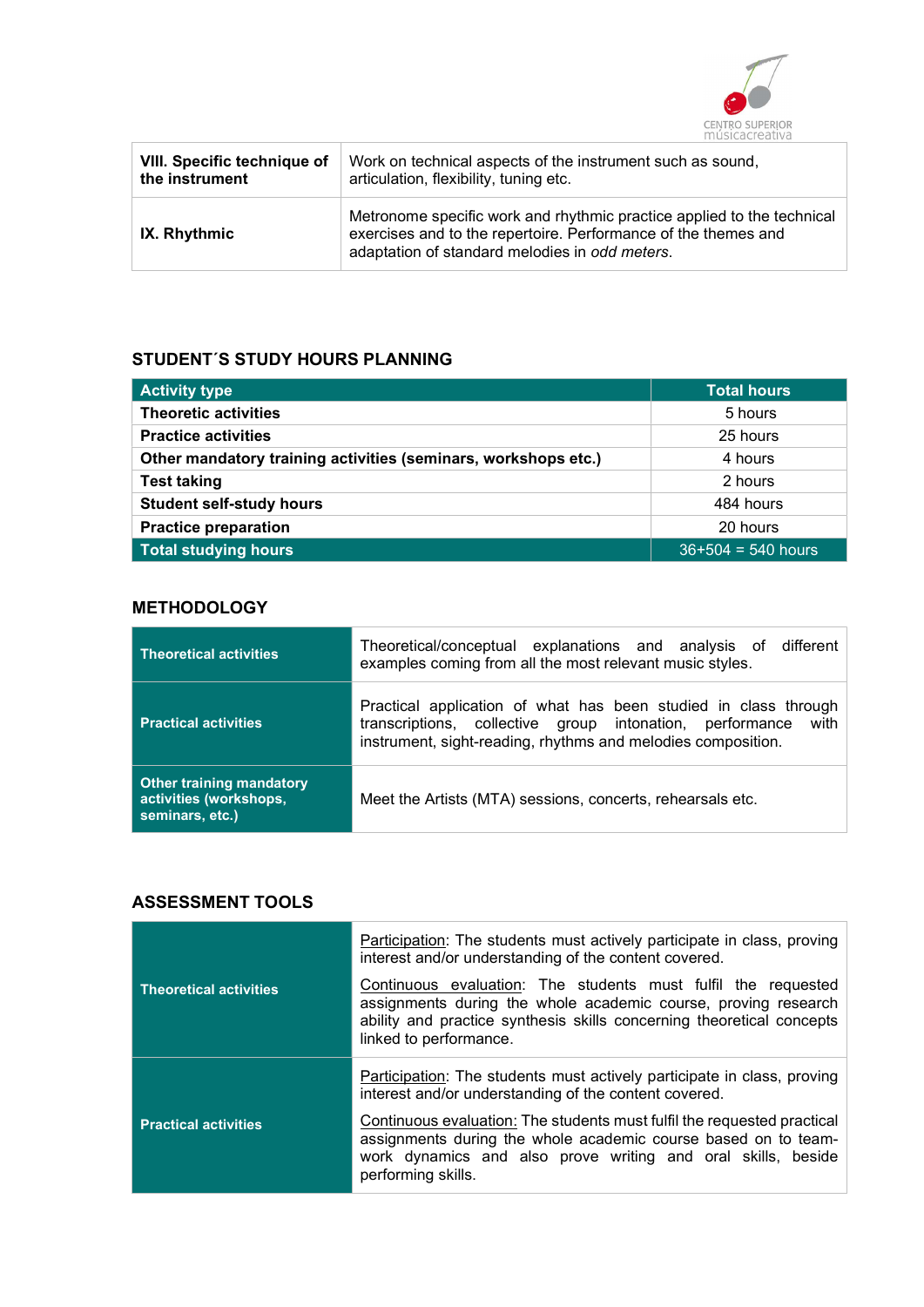

|                                    | Performance exams: The students must take at least two exams<br>during the academic course in order to show the practical skills<br>acquired and the practical assimilation of the course contents,<br>following the tests instructions. |
|------------------------------------|------------------------------------------------------------------------------------------------------------------------------------------------------------------------------------------------------------------------------------------|
| <b>Other educational mandatory</b> | Participation: The students must actively participate in the different                                                                                                                                                                   |
| activities (workshops,             | relevant events as considered by the instructor or by the degree                                                                                                                                                                         |
| seminars, etc.)                    | coordinators.                                                                                                                                                                                                                            |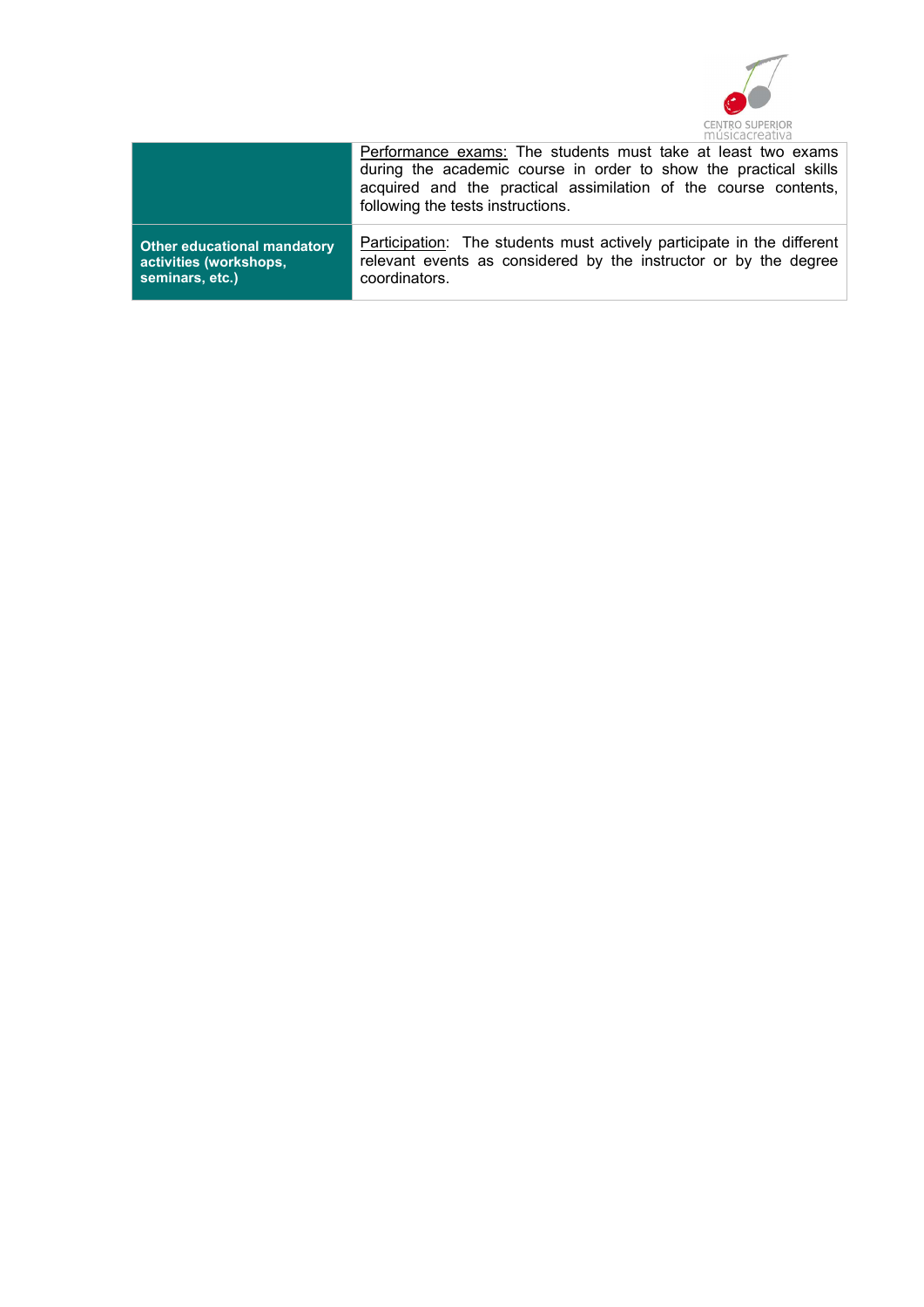

#### ASSESSMENT CRITERIA

| <b>Theoretical activities</b>                                                | To reasonably apply a conceptual/theoretical framework to the<br>performance and analyse consequently examples from the most<br>relevant music styles and the corresponding performing techniques.                                                |
|------------------------------------------------------------------------------|---------------------------------------------------------------------------------------------------------------------------------------------------------------------------------------------------------------------------------------------------|
| <b>Practical activities</b>                                                  | To prove technical and performing skills through performing tests and<br>through technical, sight-reading and improvisation exercises that will<br>enable the identification of problematics and the improvement and<br>development of new tools. |
| <b>Other training mandatory</b><br>activities (workshops,<br>seminars, etc.) | To attend and participate in the relevant events for their education<br>(Meet the artists sessions, invited professors sessions, concerts and<br>rehearsals).                                                                                     |

# GRADE DETERMINATION SYSTEM

#### Grade determination system in continuous assessment

|                       | <b>Grade percentage</b> |
|-----------------------|-------------------------|
| Continuous assessment | 20%                     |
| Mid-term exam         | 30%                     |
| Final exam            | 50%                     |
| Total                 | 100%                    |

#### Grade determination system in cases of loss of continuous assessment right

|            | <b>Grade percentage</b> |
|------------|-------------------------|
| Final exam | 80%                     |
| Total      | 80%                     |

#### Grade determination system for the extraordinary assessment call

|             | Grade percentage |
|-------------|------------------|
| Retake exam | 100%             |
| Total       | 100%             |

#### Grade determination system for students with disabilities

In principle, the grade determination system for students with disabilities will be carried out following the criteria set for the rest of the students, ensuring equal opportunities and conditions for all the students. However, if necessary, the instructor in charge will consider the type of disability of the concerned student. Should the situation apply, the assessment conditions will be adapted in accordance to the limitations of the corresponding disability.

These considerations will be established once the concerned student enrols in the corresponding courses. For the official records, the student and/or the student representative will be requested to present the corresponding disability report for the official accreditation.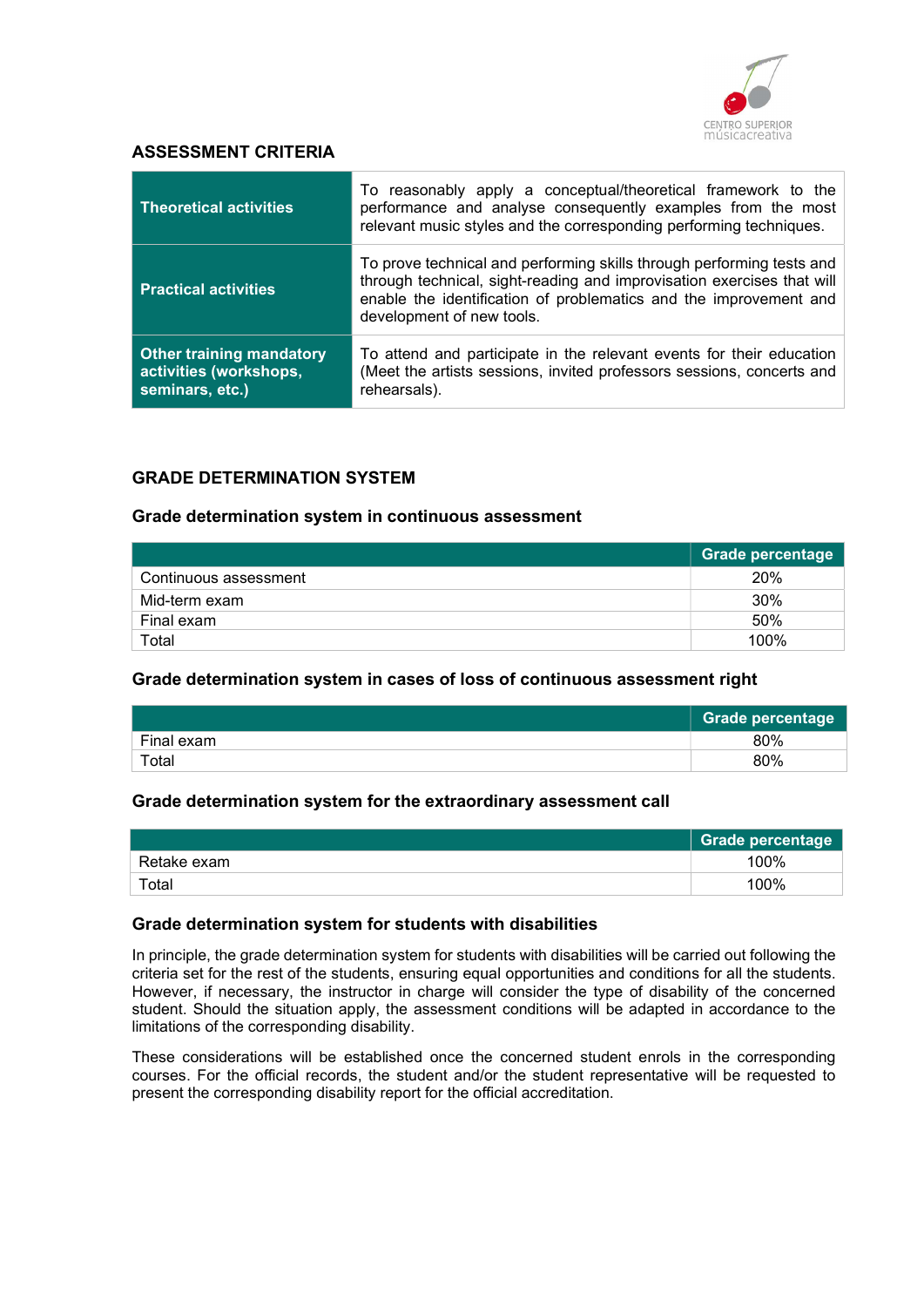

|                       | <b>Grade percentage</b> |
|-----------------------|-------------------------|
| Continuous evaluation | 20%                     |
| Mid-term exam         | 30%                     |
| Final exam            | 50%                     |
| Total                 | 100%                    |

# RESOURCES AND BIBLIOGRAPHY

# Online Campus https://musicacreativa.classlife.education/

# General bibliography

| <b>Tittle</b>    | How to play bebop                             |
|------------------|-----------------------------------------------|
| <b>Author</b>    | David Baker                                   |
| <b>Publisher</b> | Ed. Piccolo Conservatorio Nuova Milano Musica |
|                  |                                               |
| <b>Tittle</b>    | Pentatonics                                   |
| <b>Author</b>    | Jerry Bergonzi                                |
| <b>Publisher</b> | <b>Advance Music</b>                          |
|                  |                                               |
| <b>Tittle</b>    | Pentatonic Scales for Jazz Improvisation      |
| <b>Author</b>    | Ramon Ricker                                  |
| <b>Publisher</b> | <b>Studio Publications Recordings</b>         |
|                  |                                               |

| <b>Tittle</b> | Jazz Line      |
|---------------|----------------|
| <b>Author</b> | Jerry Bergonzi |
| Publisher     | Advance Music  |

# Complementary bibliography

| <b>Tittle</b>    | The Jazz Theory Book                  |
|------------------|---------------------------------------|
| <b>Author</b>    | <b>Mark Levine</b>                    |
| <b>Publisher</b> | Sher Music Co.                        |
|                  |                                       |
| <b>Tittle</b>    | How to Improvise                      |
| <b>Author</b>    | <b>Hal Crook</b>                      |
| <b>Publisher</b> | <b>Advance Music</b>                  |
|                  |                                       |
| <b>Tittle</b>    | Scales for Jazz Improvisation         |
| <b>Author</b>    | Dan Haerle                            |
| <b>Publisher</b> | <b>Studio Publications Recordings</b> |

# Webpages of interest